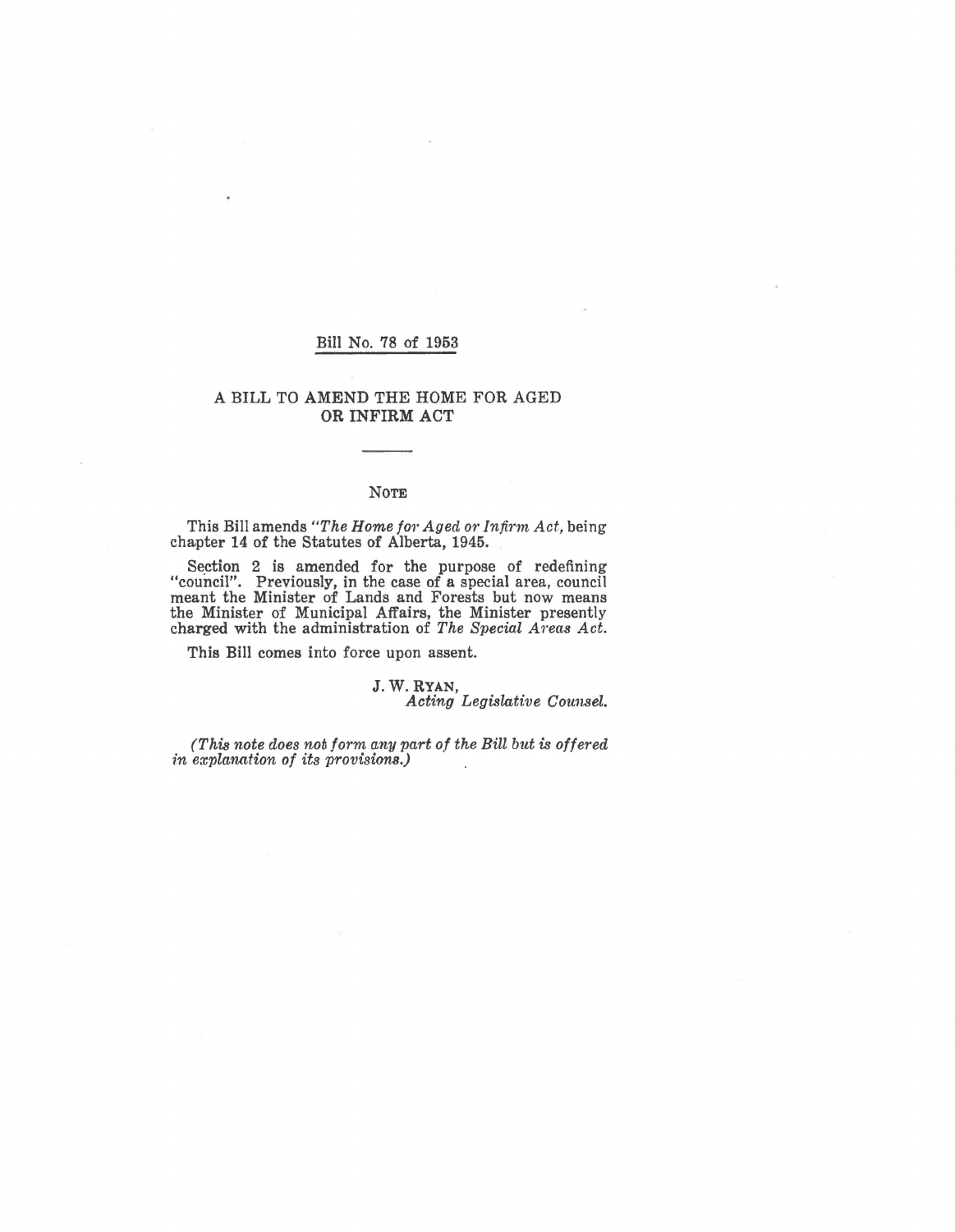# **BILL**

### No. 78 of 1953

An Act to amend The Home for Aged or Infirm Act

*(Assented to , 1959)* 

**HER** MAJESTY, by and with the advice and consent of the Legislative Assembly of the Province of Alberta, enacts as follows:

**1.** The Home for Aged or Infirm Act, being chapter 14 of the Statutes of Alberta, 1945, is hereby amended.

**2.** Section 2 is amended by striking out clause (a) and  $\frac{\text{Section 2}}{\text{amended}}$ by substituting the following:

"(a) 'council' means,

**•·eoulu-11''** 

- "(i) in the case of an improvement district or a special area, the Minister of Municipal Affairs, and
- "(ii) in the case of a municipality, the municipal council.".

**3.** This Act comes into force on the day upon which it coming **is assented to.** *contract the second term in the second term in the second term in the second term in the second term in the second term in the second term in the second term in the second term in the second term in the*